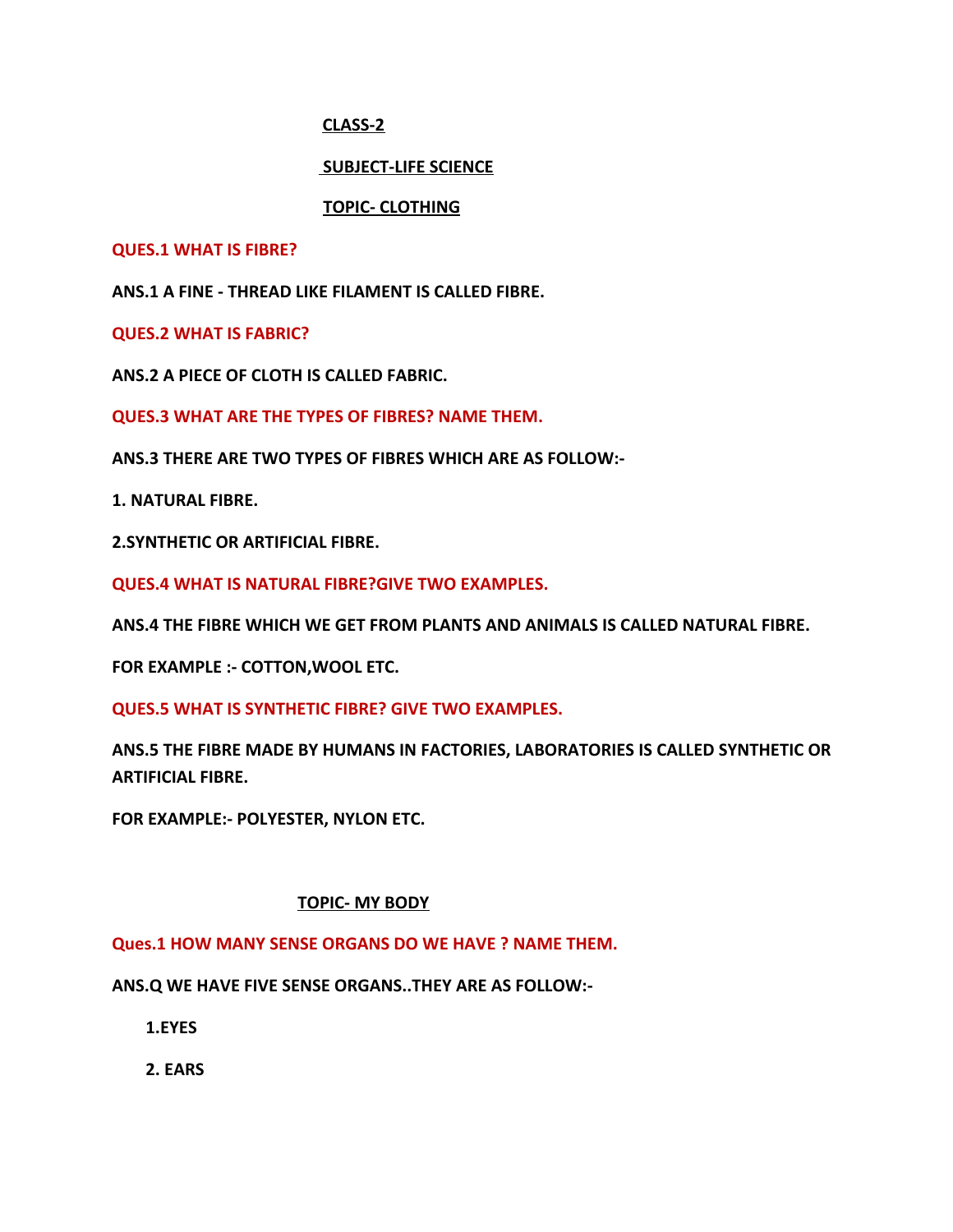**3. NOSE**

 **4.TONGUE**

 **5. SKIN**

**QUES.2 WHAT ARE EXTERNAL ORGANS? GIVE TWO EXAMPLES.**

**Ans.2 EXTERNAL ORGANS ARE THE BODY PARTS THAT WE CAN SEE.**

 **FOR EXAMPLES:- EYES,LEGS,HANDS ETC.**

**QUES.3 WHAT ARE INTERNAL ORGANS? NAME THEM.**

**ANS.3 THE ORGANS PRESENT INSIDE OUR BODY ARE CALLED INTERNAL ORGANS..**

 **FOR EXAMPLES:- HEART,LUNGS,KIDNEYS ETC.**

**QUES.4 HOW MANY BONES AND MUSCLES DO WE HAVE?**

**ANS.4 WE HAVE 206 BONES AND ABOUT 600 MUSCLES IN OUR BODY.**

#### **TOPIC- OCCUPATIONS**

**QUES.1 WHO MAKES IRON TOOLS FOR US?**

**ANS.1 BLACKSMITH**

**QUES.2 WHO REPAIRS ELECTRIC APPLIANCES OF OUR HOMES?**

**ANS.2 ELECTRICIAN**

**QUES.3 NAME ANY TWO PEOPLE WHO WORK TO ENTERTAIN US.**

**ANS.3 DANCER AND CLOWN**

**QUES.4 WHAT IS AN OCCUPATION?**

**ANS.4 ANY WORK THAT IS DONE TO EARN MONEY IS CALLED AN OCCUPATION.**

**QUES.5 WHY DO WE NEED TO EARN MONEY?**

**ANS.5 MONEY EARNED HELPS US TO FULLFILL ALL OUR NEEDS.**